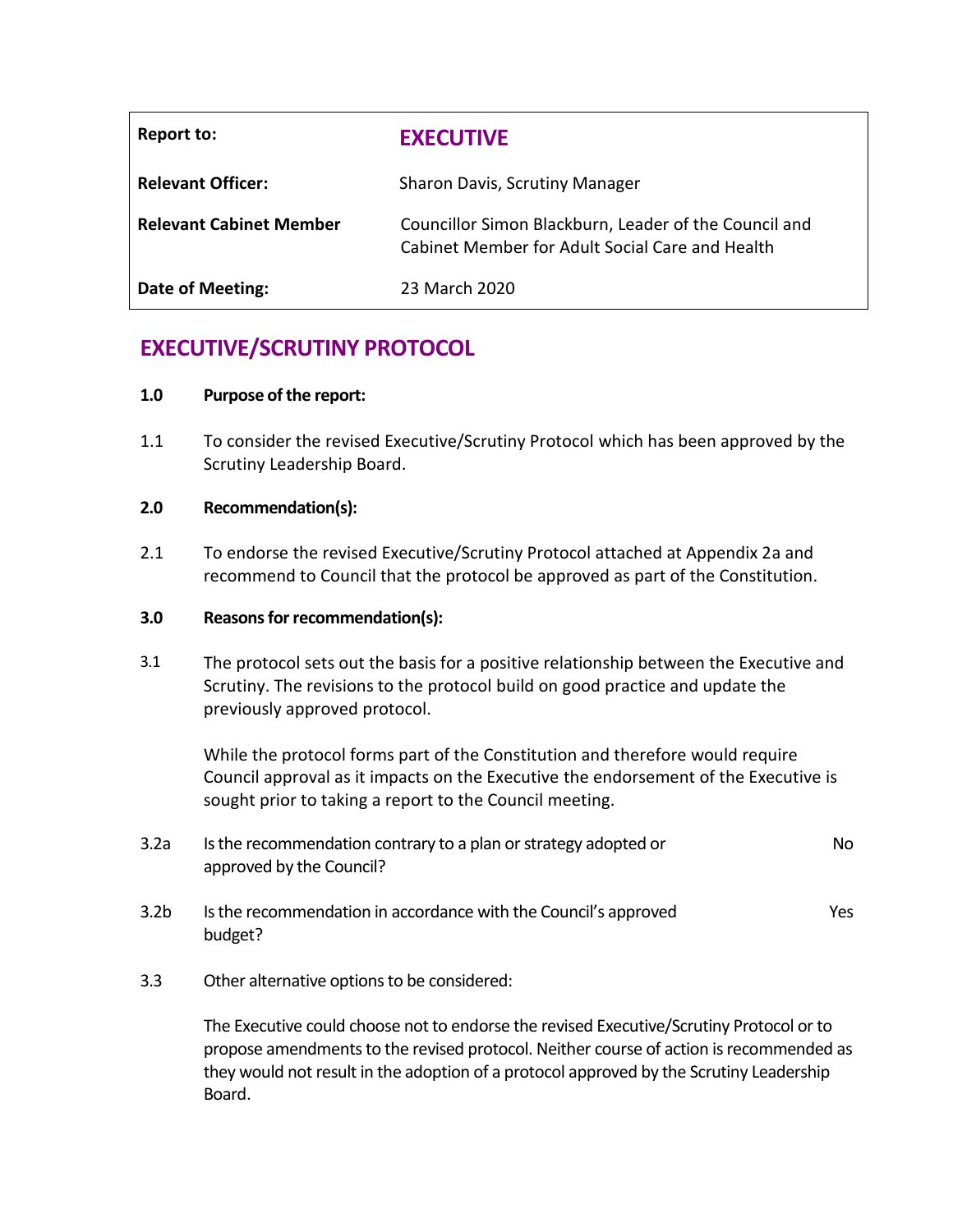## **4.0 Council Priority:**

4.1 The relevant Council priority is: "Creating stronger communities and increasing resilience".

## **5.0 Background Information**

- 5.1 During 2019/2020 the Scrutiny Leadership Board undertook a review of the former protocol on Overview and Scrutiny Committees and Cabinet Member Relations. This document forms part of the Council's Constitution at Part 5e but has not been updated since 2011. To carry out the review a workshop was held with the Scrutiny Leadership Board Members and Councillor Gillian Campbell, who attended the workshop on behalf of the Executive. The workshop sought to draw out what Members would like to see form the basis of a protocol between the Executive and Scrutiny.
- 5.2 Following the workshop, a draft version of the protocol was produced based on the comments made and considered at first informally by the Scrutiny Leadership Board with the attendance of the Leader of the Council. The revised protocol was then endorsed by the formal meeting of the Board to approve the protocol on 5 March 2020.
- 5.3 The revised protocol is attached at Appendix 2a. If endorsed by the Executive, it would then be considered by the Council as an amendment to the Constitution.
- 5.4 Does the information submitted include any exempt information? No

### 5.5 **List of Appendices:**

Appendix 2a: Executive/Scrutiny Protocol.

### **6.0 Legal considerations:**

6.1 There is no legal requirement to have a protocol, although it is considered best practice in the Statutory Guidance on Overview and Scrutiny in Local and Combined Authorities.

### **7.0 Human Resources considerations:**

7.1 None.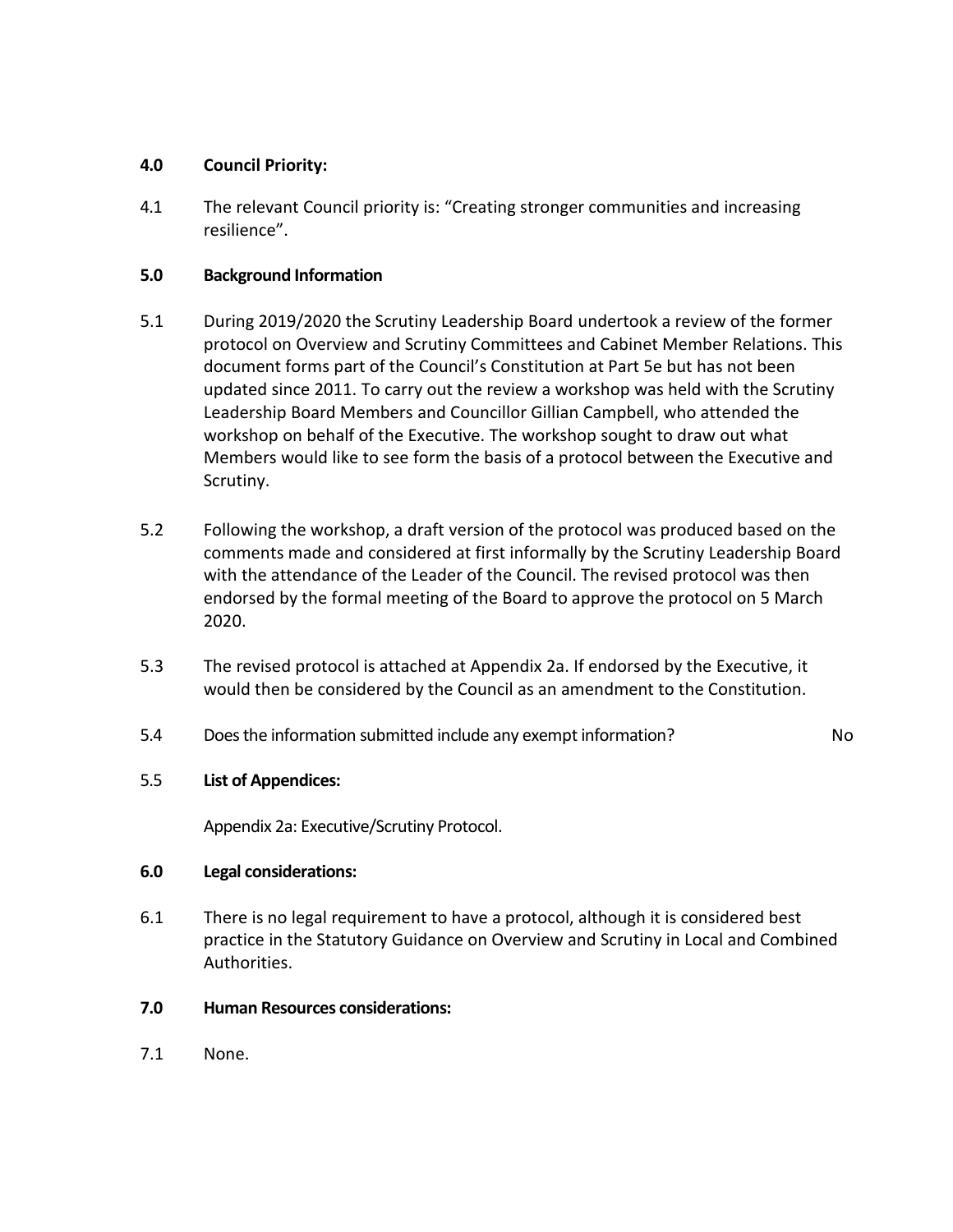- **8.0 Equalities considerations:**
- 8.1 None.
- **9.0 Financial considerations:**
- 9.1 None.
- **10.0 Risk management considerations:**
- 10.1 None.
- **11.0 Ethical considerations:**
- 11.1 None.
- **12.0 Internal/ External Consultation undertaken:**
- 12.1 As outlined in Paragraph 5.1, a workshop was held with the Scrutiny Leadership Board Members and Councillor Gillian Campbell, who attended the workshop on behalf of the Executive.

## **13.0 Background papers:**

- 13.1 None.
- **14.0 Key decision information**:

| 14.1 | Is this a key decision?                                                                                      | No  |
|------|--------------------------------------------------------------------------------------------------------------|-----|
| 14.2 | If so, Forward Plan reference number:                                                                        |     |
| 14.3 | If a key decision, is the decision required in less than five days?                                          | No. |
| 14.4 | If yes, please describe the reason for urgency:                                                              |     |
|      |                                                                                                              |     |
| 15.0 | <b>Call-in information:</b>                                                                                  |     |
| 15.1 | Are there any grounds for urgency, which would cause this decision to<br>be exempt from the call-in process? | No  |
| 15.2 | If yes, please give reason:                                                                                  |     |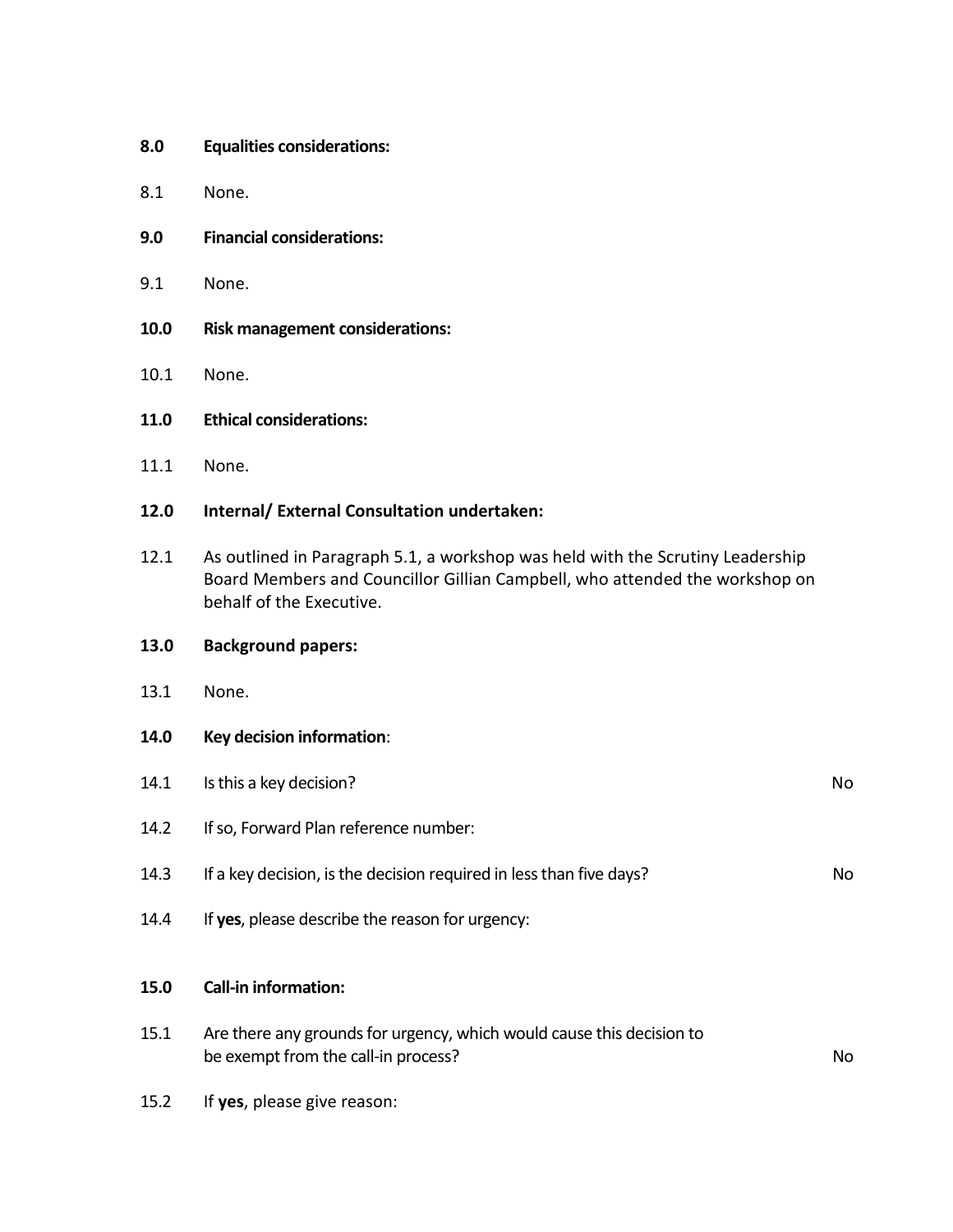### **TO BE COMPLETED BY THE HEAD OF DEMOCRATIC GOVERNANCE**

**16.0 Scrutiny Committee Chairman (where appropriate):**

Date informed: Date approved:

- **17.0 Declarations of interest (if applicable):**
- 17.1
- **18.0 Executive decision:**
- 18.1
- 18.2 **Date of Decision:**
- **19.0 Reason(s) for decision:**
- 19.1 **Date Decision published:**
- **20.0 Executive Members present:**
- 20.1
- **21.0 Call-in:**
- 21.1
- **22.0 Notes:**